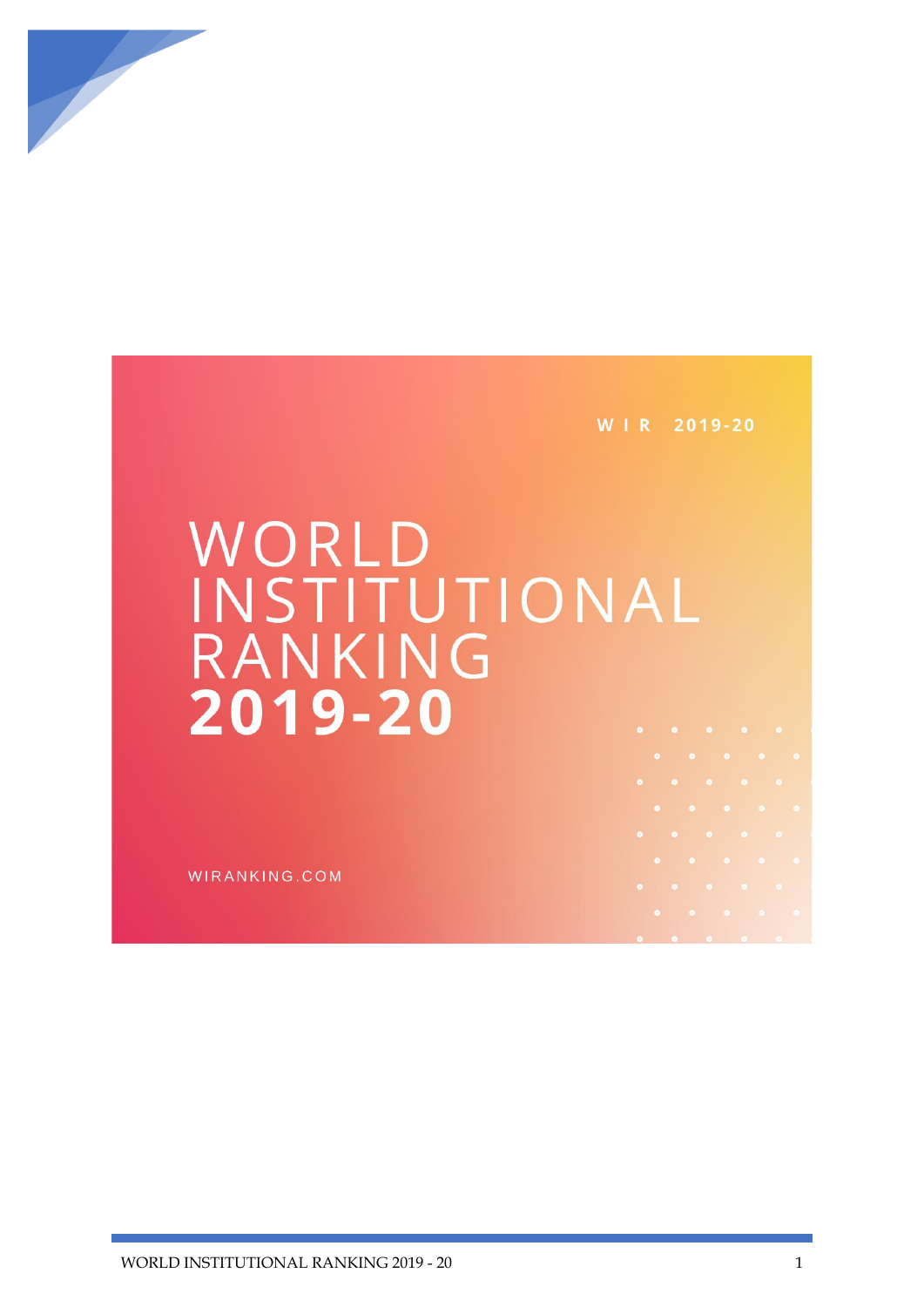| World<br>Institution<br>Harvard University<br><b>USA</b><br>$\mathbf{1}$<br><b>USA</b><br>$\overline{2}$<br>Massachusetts Institute of Technology<br><b>USA</b><br>$\mathfrak{Z}$<br><b>Stanford University</b><br><b>USA</b><br>University of California, Berkeley<br>$\overline{4}$<br>United<br>University of Oxford<br>5<br>United<br>University of Cambridge<br>6<br><b>USA</b><br>$\overline{7}$<br>Columbia University<br>Yale University<br><b>USA</b><br>8<br>9<br>University of Chicago<br><b>USA</b><br>University of Pennsylvania<br><b>USA</b><br>10<br><b>Cornell University</b><br><b>USA</b><br>11<br>Johns Hopkins University<br><b>USA</b><br>12<br>University of California, Los Angeles<br><b>USA</b><br>13<br>University of Michigan, Ann Arbor<br><b>USA</b><br>14<br>University of Tokyo<br>15<br>Japan<br>United<br>University College London<br>16<br><b>USA</b><br>California Institute of Technology<br>17<br>University of Washington - Seattle<br><b>USA</b><br>18<br><b>USA</b><br>19<br>University of Wisconsin-Madison<br>Princeton University<br><b>USA</b><br>20<br>University of Illinois at Urbana-Champaign<br><b>USA</b><br>21<br>McGill University<br>Canada<br>22<br>Sorbonne University<br>France<br>23<br>ETH Zurich<br>24<br>United<br>Imperial College London<br>25<br>University of California San Diego<br><b>USA</b><br>26<br>United<br>University of Edinburgh<br>27<br>28<br>Kyoto University<br>Japan<br>University of Minnesota - Twin Cities<br><b>USA</b><br>29<br>New York University<br><b>USA</b><br>30<br>Karolinska Institute<br>Sweden<br>31<br>University of Texas at Austin<br><b>USA</b><br>32<br>Duke University<br><b>USA</b><br>33<br>United<br>King's College London<br>34 |         |             |
|----------------------------------------------------------------------------------------------------------------------------------------------------------------------------------------------------------------------------------------------------------------------------------------------------------------------------------------------------------------------------------------------------------------------------------------------------------------------------------------------------------------------------------------------------------------------------------------------------------------------------------------------------------------------------------------------------------------------------------------------------------------------------------------------------------------------------------------------------------------------------------------------------------------------------------------------------------------------------------------------------------------------------------------------------------------------------------------------------------------------------------------------------------------------------------------------------------------------------------------------------------------------------------------------------------------------------------------------------------------------------------------------------------------------------------------------------------------------------------------------------------------------------------------------------------------------------------------------------------------------------------------------------------------------------------------------------------------------------------------------|---------|-------------|
|                                                                                                                                                                                                                                                                                                                                                                                                                                                                                                                                                                                                                                                                                                                                                                                                                                                                                                                                                                                                                                                                                                                                                                                                                                                                                                                                                                                                                                                                                                                                                                                                                                                                                                                                              | Ranking | Location    |
|                                                                                                                                                                                                                                                                                                                                                                                                                                                                                                                                                                                                                                                                                                                                                                                                                                                                                                                                                                                                                                                                                                                                                                                                                                                                                                                                                                                                                                                                                                                                                                                                                                                                                                                                              |         |             |
|                                                                                                                                                                                                                                                                                                                                                                                                                                                                                                                                                                                                                                                                                                                                                                                                                                                                                                                                                                                                                                                                                                                                                                                                                                                                                                                                                                                                                                                                                                                                                                                                                                                                                                                                              |         |             |
|                                                                                                                                                                                                                                                                                                                                                                                                                                                                                                                                                                                                                                                                                                                                                                                                                                                                                                                                                                                                                                                                                                                                                                                                                                                                                                                                                                                                                                                                                                                                                                                                                                                                                                                                              |         |             |
|                                                                                                                                                                                                                                                                                                                                                                                                                                                                                                                                                                                                                                                                                                                                                                                                                                                                                                                                                                                                                                                                                                                                                                                                                                                                                                                                                                                                                                                                                                                                                                                                                                                                                                                                              |         |             |
|                                                                                                                                                                                                                                                                                                                                                                                                                                                                                                                                                                                                                                                                                                                                                                                                                                                                                                                                                                                                                                                                                                                                                                                                                                                                                                                                                                                                                                                                                                                                                                                                                                                                                                                                              |         | Kingdom     |
|                                                                                                                                                                                                                                                                                                                                                                                                                                                                                                                                                                                                                                                                                                                                                                                                                                                                                                                                                                                                                                                                                                                                                                                                                                                                                                                                                                                                                                                                                                                                                                                                                                                                                                                                              |         | Kingdom     |
|                                                                                                                                                                                                                                                                                                                                                                                                                                                                                                                                                                                                                                                                                                                                                                                                                                                                                                                                                                                                                                                                                                                                                                                                                                                                                                                                                                                                                                                                                                                                                                                                                                                                                                                                              |         |             |
|                                                                                                                                                                                                                                                                                                                                                                                                                                                                                                                                                                                                                                                                                                                                                                                                                                                                                                                                                                                                                                                                                                                                                                                                                                                                                                                                                                                                                                                                                                                                                                                                                                                                                                                                              |         |             |
|                                                                                                                                                                                                                                                                                                                                                                                                                                                                                                                                                                                                                                                                                                                                                                                                                                                                                                                                                                                                                                                                                                                                                                                                                                                                                                                                                                                                                                                                                                                                                                                                                                                                                                                                              |         |             |
|                                                                                                                                                                                                                                                                                                                                                                                                                                                                                                                                                                                                                                                                                                                                                                                                                                                                                                                                                                                                                                                                                                                                                                                                                                                                                                                                                                                                                                                                                                                                                                                                                                                                                                                                              |         |             |
|                                                                                                                                                                                                                                                                                                                                                                                                                                                                                                                                                                                                                                                                                                                                                                                                                                                                                                                                                                                                                                                                                                                                                                                                                                                                                                                                                                                                                                                                                                                                                                                                                                                                                                                                              |         |             |
|                                                                                                                                                                                                                                                                                                                                                                                                                                                                                                                                                                                                                                                                                                                                                                                                                                                                                                                                                                                                                                                                                                                                                                                                                                                                                                                                                                                                                                                                                                                                                                                                                                                                                                                                              |         |             |
|                                                                                                                                                                                                                                                                                                                                                                                                                                                                                                                                                                                                                                                                                                                                                                                                                                                                                                                                                                                                                                                                                                                                                                                                                                                                                                                                                                                                                                                                                                                                                                                                                                                                                                                                              |         |             |
|                                                                                                                                                                                                                                                                                                                                                                                                                                                                                                                                                                                                                                                                                                                                                                                                                                                                                                                                                                                                                                                                                                                                                                                                                                                                                                                                                                                                                                                                                                                                                                                                                                                                                                                                              |         |             |
|                                                                                                                                                                                                                                                                                                                                                                                                                                                                                                                                                                                                                                                                                                                                                                                                                                                                                                                                                                                                                                                                                                                                                                                                                                                                                                                                                                                                                                                                                                                                                                                                                                                                                                                                              |         |             |
|                                                                                                                                                                                                                                                                                                                                                                                                                                                                                                                                                                                                                                                                                                                                                                                                                                                                                                                                                                                                                                                                                                                                                                                                                                                                                                                                                                                                                                                                                                                                                                                                                                                                                                                                              |         | Kingdom     |
|                                                                                                                                                                                                                                                                                                                                                                                                                                                                                                                                                                                                                                                                                                                                                                                                                                                                                                                                                                                                                                                                                                                                                                                                                                                                                                                                                                                                                                                                                                                                                                                                                                                                                                                                              |         |             |
|                                                                                                                                                                                                                                                                                                                                                                                                                                                                                                                                                                                                                                                                                                                                                                                                                                                                                                                                                                                                                                                                                                                                                                                                                                                                                                                                                                                                                                                                                                                                                                                                                                                                                                                                              |         |             |
|                                                                                                                                                                                                                                                                                                                                                                                                                                                                                                                                                                                                                                                                                                                                                                                                                                                                                                                                                                                                                                                                                                                                                                                                                                                                                                                                                                                                                                                                                                                                                                                                                                                                                                                                              |         |             |
|                                                                                                                                                                                                                                                                                                                                                                                                                                                                                                                                                                                                                                                                                                                                                                                                                                                                                                                                                                                                                                                                                                                                                                                                                                                                                                                                                                                                                                                                                                                                                                                                                                                                                                                                              |         |             |
|                                                                                                                                                                                                                                                                                                                                                                                                                                                                                                                                                                                                                                                                                                                                                                                                                                                                                                                                                                                                                                                                                                                                                                                                                                                                                                                                                                                                                                                                                                                                                                                                                                                                                                                                              |         |             |
|                                                                                                                                                                                                                                                                                                                                                                                                                                                                                                                                                                                                                                                                                                                                                                                                                                                                                                                                                                                                                                                                                                                                                                                                                                                                                                                                                                                                                                                                                                                                                                                                                                                                                                                                              |         |             |
|                                                                                                                                                                                                                                                                                                                                                                                                                                                                                                                                                                                                                                                                                                                                                                                                                                                                                                                                                                                                                                                                                                                                                                                                                                                                                                                                                                                                                                                                                                                                                                                                                                                                                                                                              |         |             |
|                                                                                                                                                                                                                                                                                                                                                                                                                                                                                                                                                                                                                                                                                                                                                                                                                                                                                                                                                                                                                                                                                                                                                                                                                                                                                                                                                                                                                                                                                                                                                                                                                                                                                                                                              |         | Switzerland |
|                                                                                                                                                                                                                                                                                                                                                                                                                                                                                                                                                                                                                                                                                                                                                                                                                                                                                                                                                                                                                                                                                                                                                                                                                                                                                                                                                                                                                                                                                                                                                                                                                                                                                                                                              |         | Kingdom     |
|                                                                                                                                                                                                                                                                                                                                                                                                                                                                                                                                                                                                                                                                                                                                                                                                                                                                                                                                                                                                                                                                                                                                                                                                                                                                                                                                                                                                                                                                                                                                                                                                                                                                                                                                              |         |             |
|                                                                                                                                                                                                                                                                                                                                                                                                                                                                                                                                                                                                                                                                                                                                                                                                                                                                                                                                                                                                                                                                                                                                                                                                                                                                                                                                                                                                                                                                                                                                                                                                                                                                                                                                              |         | Kingdom     |
|                                                                                                                                                                                                                                                                                                                                                                                                                                                                                                                                                                                                                                                                                                                                                                                                                                                                                                                                                                                                                                                                                                                                                                                                                                                                                                                                                                                                                                                                                                                                                                                                                                                                                                                                              |         |             |
|                                                                                                                                                                                                                                                                                                                                                                                                                                                                                                                                                                                                                                                                                                                                                                                                                                                                                                                                                                                                                                                                                                                                                                                                                                                                                                                                                                                                                                                                                                                                                                                                                                                                                                                                              |         |             |
|                                                                                                                                                                                                                                                                                                                                                                                                                                                                                                                                                                                                                                                                                                                                                                                                                                                                                                                                                                                                                                                                                                                                                                                                                                                                                                                                                                                                                                                                                                                                                                                                                                                                                                                                              |         |             |
|                                                                                                                                                                                                                                                                                                                                                                                                                                                                                                                                                                                                                                                                                                                                                                                                                                                                                                                                                                                                                                                                                                                                                                                                                                                                                                                                                                                                                                                                                                                                                                                                                                                                                                                                              |         |             |
|                                                                                                                                                                                                                                                                                                                                                                                                                                                                                                                                                                                                                                                                                                                                                                                                                                                                                                                                                                                                                                                                                                                                                                                                                                                                                                                                                                                                                                                                                                                                                                                                                                                                                                                                              |         |             |
|                                                                                                                                                                                                                                                                                                                                                                                                                                                                                                                                                                                                                                                                                                                                                                                                                                                                                                                                                                                                                                                                                                                                                                                                                                                                                                                                                                                                                                                                                                                                                                                                                                                                                                                                              |         |             |
|                                                                                                                                                                                                                                                                                                                                                                                                                                                                                                                                                                                                                                                                                                                                                                                                                                                                                                                                                                                                                                                                                                                                                                                                                                                                                                                                                                                                                                                                                                                                                                                                                                                                                                                                              |         | Kingdom     |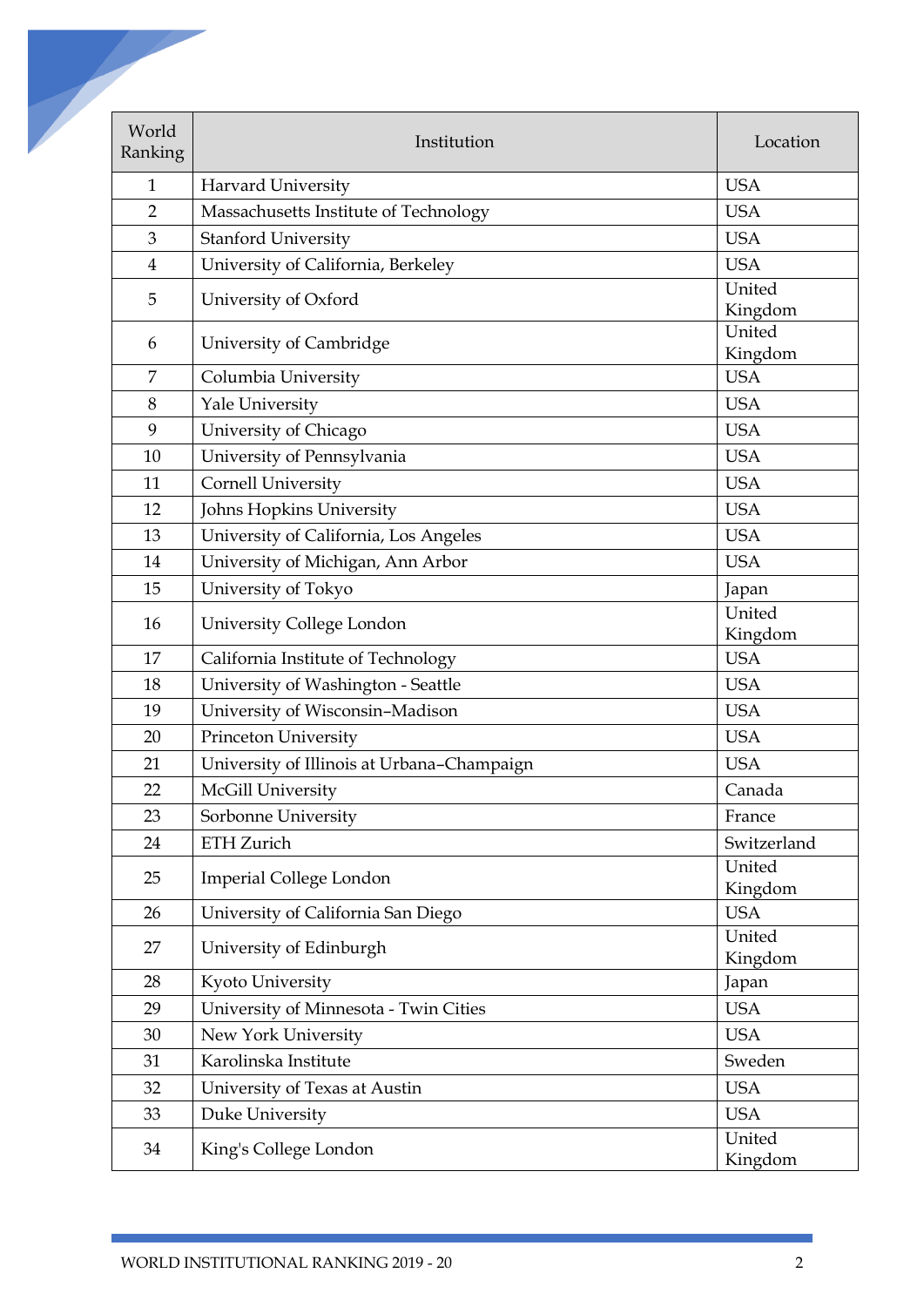| 35 |                                         | Germany                                                                                                                                                                                                                                                                                                                                                                                                                 |
|----|-----------------------------------------|-------------------------------------------------------------------------------------------------------------------------------------------------------------------------------------------------------------------------------------------------------------------------------------------------------------------------------------------------------------------------------------------------------------------------|
| 36 |                                         | Germany                                                                                                                                                                                                                                                                                                                                                                                                                 |
| 37 |                                         | Norway                                                                                                                                                                                                                                                                                                                                                                                                                  |
|    |                                         | <b>USA</b>                                                                                                                                                                                                                                                                                                                                                                                                              |
| 39 |                                         | Germany                                                                                                                                                                                                                                                                                                                                                                                                                 |
| 40 |                                         | Denmark                                                                                                                                                                                                                                                                                                                                                                                                                 |
| 41 |                                         | <b>USA</b>                                                                                                                                                                                                                                                                                                                                                                                                              |
| 42 |                                         | <b>USA</b>                                                                                                                                                                                                                                                                                                                                                                                                              |
| 43 |                                         | <b>USA</b>                                                                                                                                                                                                                                                                                                                                                                                                              |
| 44 |                                         | Australia                                                                                                                                                                                                                                                                                                                                                                                                               |
|    |                                         | United                                                                                                                                                                                                                                                                                                                                                                                                                  |
|    |                                         | Kingdom                                                                                                                                                                                                                                                                                                                                                                                                                 |
| 46 | Case Western Reserve University         | <b>USA</b>                                                                                                                                                                                                                                                                                                                                                                                                              |
| 47 | Hebrew University of Jerusalem          | <b>Israel</b>                                                                                                                                                                                                                                                                                                                                                                                                           |
| 48 | Paris-Sud University                    | France                                                                                                                                                                                                                                                                                                                                                                                                                  |
| 49 | Northwestern University                 | <b>USA</b>                                                                                                                                                                                                                                                                                                                                                                                                              |
| 50 | <b>Brown University</b>                 | <b>USA</b>                                                                                                                                                                                                                                                                                                                                                                                                              |
| 51 | Washington University in St. Louis      | <b>USA</b>                                                                                                                                                                                                                                                                                                                                                                                                              |
| 52 | University of British Columbia          | Canada                                                                                                                                                                                                                                                                                                                                                                                                                  |
| 53 | University of California, Santa Barbara | <b>USA</b>                                                                                                                                                                                                                                                                                                                                                                                                              |
| 54 | Osaka University                        | Japan                                                                                                                                                                                                                                                                                                                                                                                                                   |
| 55 | University of Zurich                    | Switzerland                                                                                                                                                                                                                                                                                                                                                                                                             |
| 56 | Leiden University                       | Netherlands                                                                                                                                                                                                                                                                                                                                                                                                             |
| 57 | University of Tübingen                  | Germany                                                                                                                                                                                                                                                                                                                                                                                                                 |
| 58 | University of Basel                     | Switzerland                                                                                                                                                                                                                                                                                                                                                                                                             |
| 59 | University of Birmingham                | United<br>Kingdom                                                                                                                                                                                                                                                                                                                                                                                                       |
| 60 | University of Amsterdam                 | Netherlands                                                                                                                                                                                                                                                                                                                                                                                                             |
| 61 | University of Geneva                    | Switzerland                                                                                                                                                                                                                                                                                                                                                                                                             |
| 62 | University of Rochester                 | <b>USA</b>                                                                                                                                                                                                                                                                                                                                                                                                              |
| 63 | Free University of Berlin               | Germany                                                                                                                                                                                                                                                                                                                                                                                                                 |
| 64 | Purdue University                       | <b>USA</b>                                                                                                                                                                                                                                                                                                                                                                                                              |
| 65 | University of Göttingen                 | Germany                                                                                                                                                                                                                                                                                                                                                                                                                 |
| 66 | University of Colorado Boulder          | <b>USA</b>                                                                                                                                                                                                                                                                                                                                                                                                              |
| 67 | University of Western Australia         | Australia                                                                                                                                                                                                                                                                                                                                                                                                               |
| 68 |                                         | Germany                                                                                                                                                                                                                                                                                                                                                                                                                 |
| 69 | <b>Australian National University</b>   | Australia                                                                                                                                                                                                                                                                                                                                                                                                               |
| 70 |                                         | Japan                                                                                                                                                                                                                                                                                                                                                                                                                   |
| 71 | University of Toronto                   | Canada                                                                                                                                                                                                                                                                                                                                                                                                                  |
| 72 | University of Sydney                    | Australia                                                                                                                                                                                                                                                                                                                                                                                                               |
| 73 | Carnegie Mellon University              | <b>USA</b>                                                                                                                                                                                                                                                                                                                                                                                                              |
|    | 38<br>45                                | Technical University of Munich<br>Ludwig Maximilian University of Munich<br>University of Oslo<br>University of California, Davis<br>Heidelberg University<br>University of Copenhagen<br><b>Ohio State University</b><br>University of Texas Southwestern Medical Center<br>University of Maryland, College Park<br>University of Melbourne<br>University of Manchester<br>University of Freiburg<br>Nagoya University |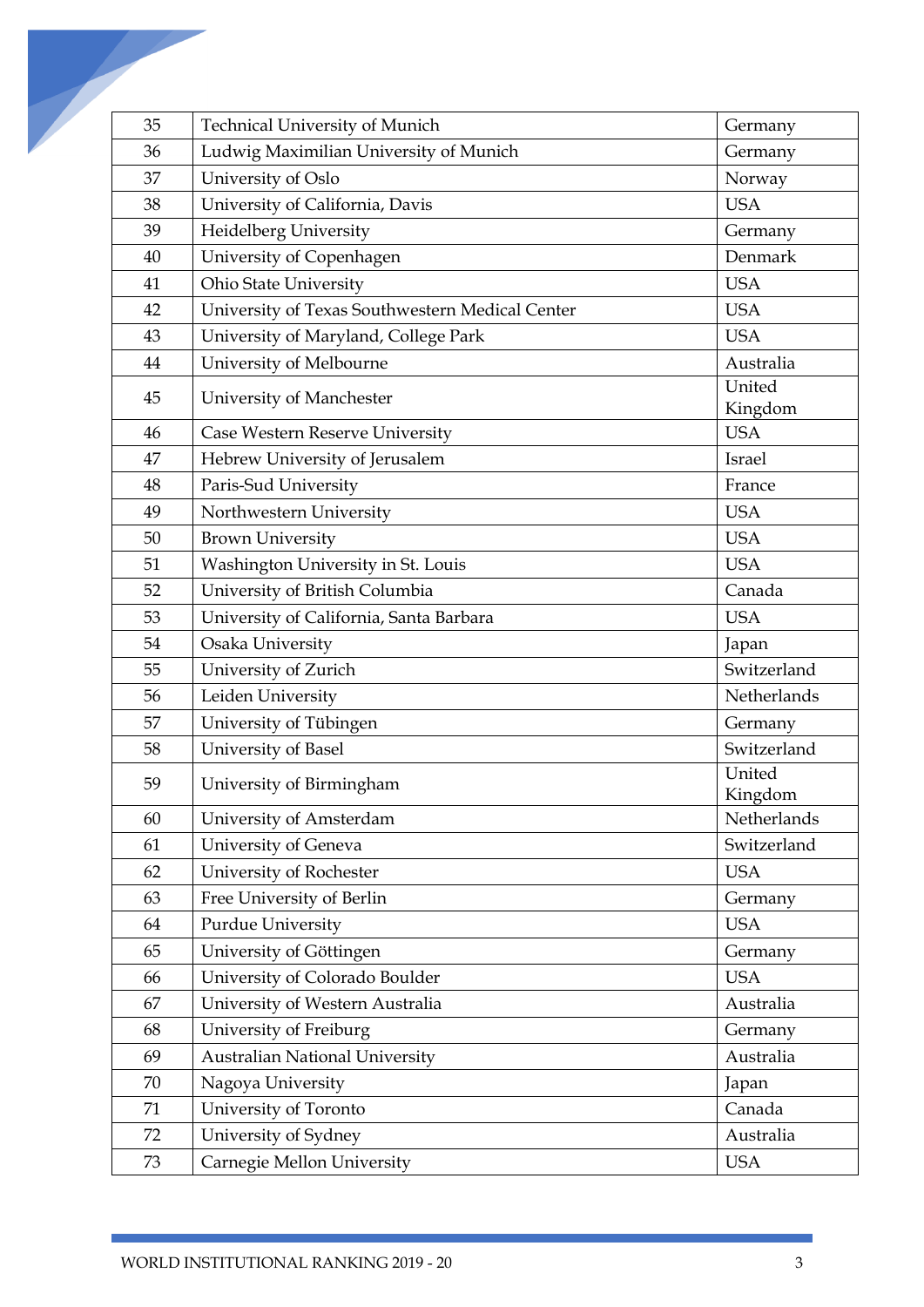| 74  | University of North Carolina at Chapel Hill                 | <b>USA</b>        |
|-----|-------------------------------------------------------------|-------------------|
| 75  | University of Leeds                                         | United            |
|     |                                                             | Kingdom           |
| 76  | Aarhus University                                           | Denmark           |
| 77  | Weizmann Institute of Science                               | Israel            |
| 78  | University of Utah                                          | <b>USA</b>        |
| 79  | <b>Tufts University</b>                                     | <b>USA</b>        |
| 80  | Radboud University                                          | Netherlands       |
| 81  | University of Bonn                                          | Germany           |
| 82  | University of Liverpool                                     | United<br>Kingdom |
| 83  | Rutgers University-New Brunswick                            | <b>USA</b>        |
| 84  | University of Groningen                                     | Netherlands       |
| 85  | McMaster University                                         | Canada            |
| 86  | University of Pittsburgh                                    | <b>USA</b>        |
| 87  | University of Sheffield                                     | United            |
|     |                                                             | Kingdom           |
| 88  | Queen Mary University of London                             | United<br>Kingdom |
| 89  | National Taiwan University                                  | Taiwan            |
| 90  | Technion - Israel Institute of Technology                   | Israel            |
| 91  | Tohoku University                                           | Japan             |
| 92  | École Polytechnique Fédérale de Lausanne                    | Switzerland       |
| 93  | <b>Utrecht University</b>                                   | Netherlands       |
| 94  | Georgia Institute of Technology                             | <b>USA</b>        |
| 95  | University of Bristol                                       | United<br>Kingdom |
| 96  | Lund University                                             | Sweden            |
| 97  | <b>Rice University</b>                                      | <b>USA</b>        |
| 98  | Uppsala University                                          | Sweden            |
| 99  | University of Florida                                       | <b>USA</b>        |
| 100 | <b>Baylor College of Medicine</b>                           | <b>USA</b>        |
| 101 | University of Bern                                          | Switzerland       |
| 102 | University of Strasbourg                                    | France            |
| 103 | Paris Diderot University                                    | France            |
| 104 | University of Iowa                                          | <b>USA</b>        |
| 105 | University of Southern California                           | <b>USA</b>        |
| 106 | University of Queensland                                    | Australia         |
| 107 |                                                             |                   |
| 108 | University of Würzburg<br>Lomonosov Moscow State University | Germany<br>Russia |
|     |                                                             | United            |
| 109 | University of Nottingham                                    | Kingdom           |
| 110 | Stockholm University                                        | Sweden            |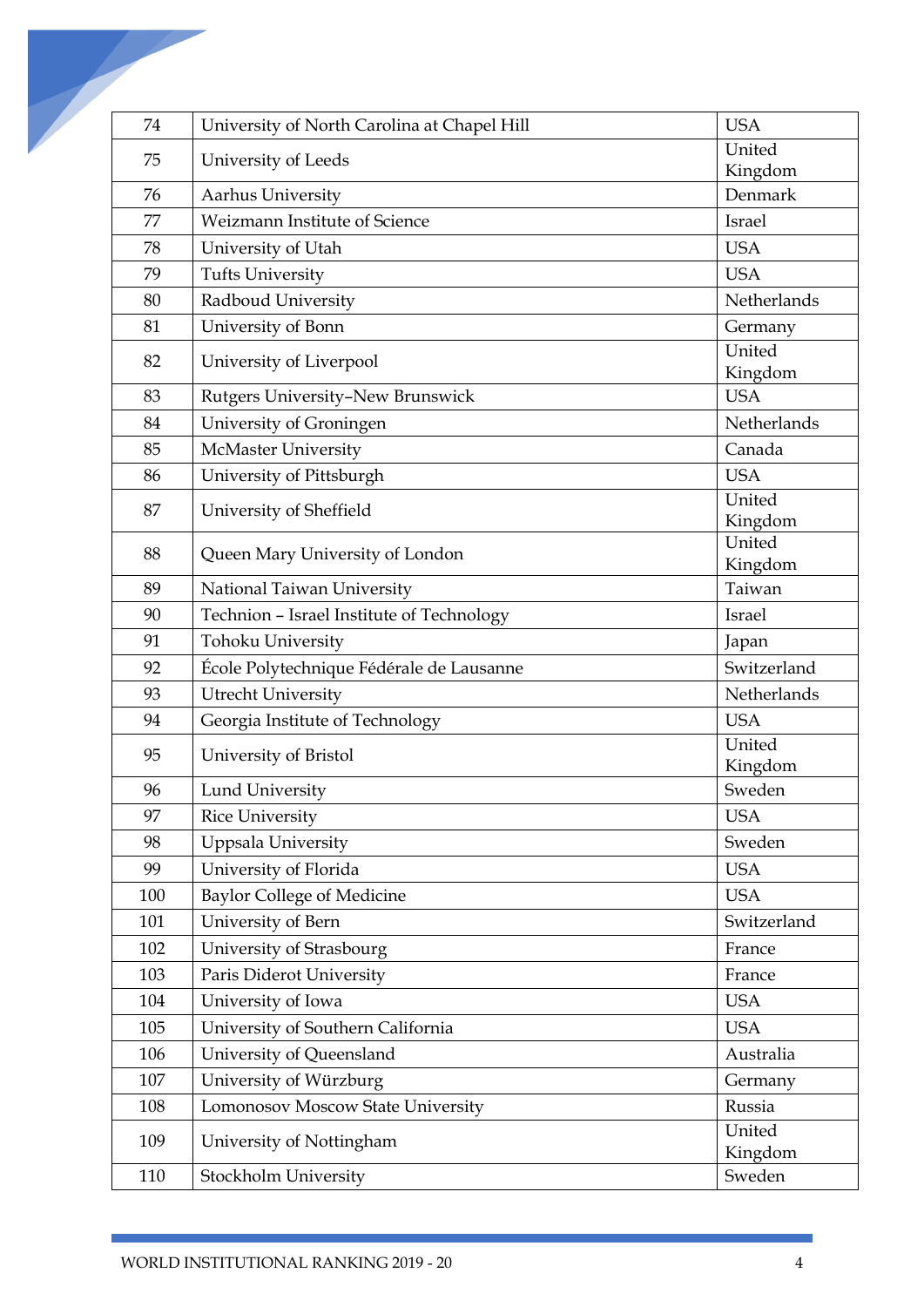| 111 | Yeshiva University                   | <b>USA</b>        |
|-----|--------------------------------------|-------------------|
| 112 | KTH Royal Institute of Technology    | Sweden            |
| 113 | Dartmouth College                    | <b>USA</b>        |
| 114 | Indiana University Bloomington       | <b>USA</b>        |
| 115 | Rockefeller University               | <b>USA</b>        |
| 116 | University of Arizona                | <b>USA</b>        |
| 117 | Pennsylvania State University        | <b>USA</b>        |
| 118 | École normale supérieure             | France            |
| 119 | Michigan State University            | <b>USA</b>        |
| 120 | University of Hamburg                | Germany           |
| 121 | Peking University                    | China             |
|     |                                      | United            |
| 122 | University of East Anglia            | Kingdom           |
| 123 | University of Glasgow                | United            |
|     |                                      | Kingdom           |
| 124 | Goethe University Frankfurt          | Germany           |
| 125 | <b>Grenoble Alpes University</b>     | France            |
| 126 | University of Adelaide               | Australia         |
| 127 | Tokyo Institute of Technology        | Japan             |
| 128 | Grenoble INP                         | France            |
| 129 | University of Notre Dame             | <b>USA</b>        |
| 130 | University of Pisa                   | Italy             |
| 131 | University of Exeter                 | United<br>Kingdom |
| 132 | University of Cape Town              | South Africa      |
| 133 | Stony Brook University               | <b>USA</b>        |
| 134 | University of Virginia               | <b>USA</b>        |
| 135 | Tsinghua University                  | China             |
| 136 | University of Reading                | United<br>Kingdom |
| 137 | University of California, Riverside  | <b>USA</b>        |
| 138 | École Polytechnique                  | France            |
| 139 | Vanderbilt University                | <b>USA</b>        |
| 140 | Kyushu University                    | Japan             |
| 141 | Hokkaido University                  | Japan             |
| 142 | University of Münster                | Germany           |
| 143 | University of California, Santa Cruz | <b>USA</b>        |
| 144 | Humboldt University of Berlin        | Germany           |
| 145 | Cardiff University                   | United<br>Kingdom |
| 146 | Paris Descartes University           | France            |
| 147 | University of Vienna                 | Austria           |
|     |                                      |                   |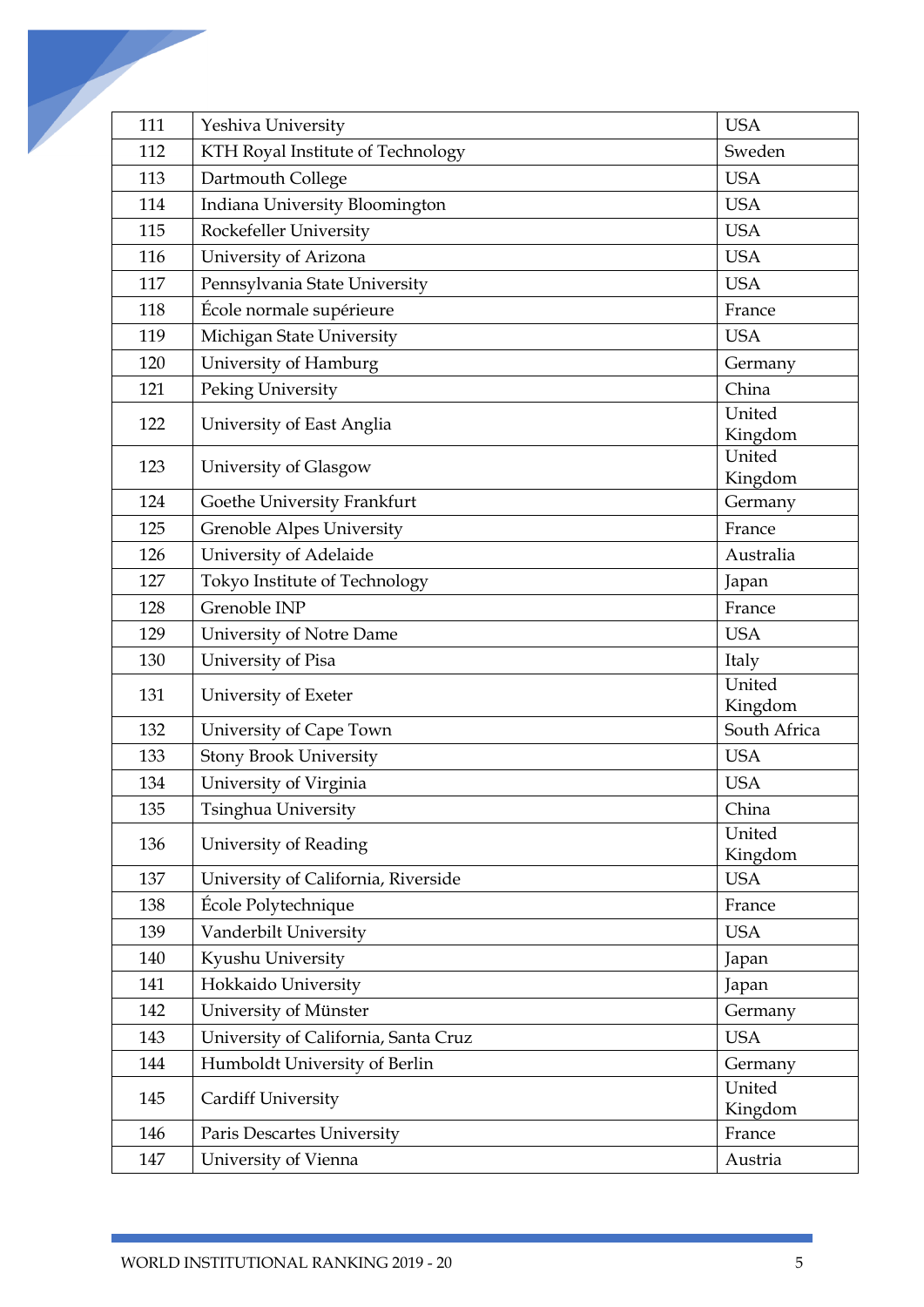| 148 | University of Alberta                            | Canada            |
|-----|--------------------------------------------------|-------------------|
| 149 | Delft University of Technology                   | Netherlands       |
| 150 | <b>Emory University</b>                          | <b>USA</b>        |
| 151 | University of Montreal                           | Canada            |
| 152 | University of Science and Technology of China    | China             |
| 153 | University of Padova                             | Italy             |
| 154 | University of Stuttgart                          | Germany           |
| 155 | University of Helsinki                           | Finland           |
| 156 | <b>Ghent University</b>                          | Belgium           |
| 157 | Dalhousie University                             | Canada            |
| 158 | National Tsing Hua University                    | Taiwan            |
| 159 | University of Lisbon                             | Portugal          |
| 160 | Université libre de Bruxelles                    | Belgium           |
| 161 | Monash University                                | Australia         |
| 162 | University of Massachusetts Amherst              | <b>USA</b>        |
| 163 | Swedish University of Agricultural Sciences      | Sweden            |
| 164 | University of Warwick                            | United<br>Kingdom |
| 165 | Tel Aviv University                              | Israel            |
| 166 | Iowa State University                            | <b>USA</b>        |
| 167 | Kobe University                                  | Japan             |
| 168 | Complutense University of Madrid                 | Spain             |
| 169 | University of Illinois at Chicago                | <b>USA</b>        |
| 170 | University of Liège                              | Belgium           |
| 171 | University of Düsseldorf                         | Germany           |
| 172 | University of Nebraska-Lincoln                   | <b>USA</b>        |
| 173 | Sapienza University of Rome                      | Italy             |
| 174 | <b>Brandeis University</b>                       | <b>USA</b>        |
| 175 | North Carolina State University                  | <b>USA</b>        |
| 176 | University of New South Wales                    | Australia         |
| 177 | University of Georgia                            | <b>USA</b>        |
| 178 | University of Milan                              | Italy             |
| 179 | University of São Paulo                          | <b>Brazil</b>     |
| 180 | <b>Boston University</b>                         | <b>USA</b>        |
| 181 | Chinese University of Hong Kong                  | Hong Kong         |
| 182 | National Autonomous University of Mexico         | Mexico            |
| 183 | University of Texas at Dallas                    | <b>USA</b>        |
| 184 | London School of Economics and Political Science | United<br>Kingdom |
| 185 | University of Parma                              | Italy             |
| 186 | University of Buenos Aires                       | Argentina         |
|     |                                                  |                   |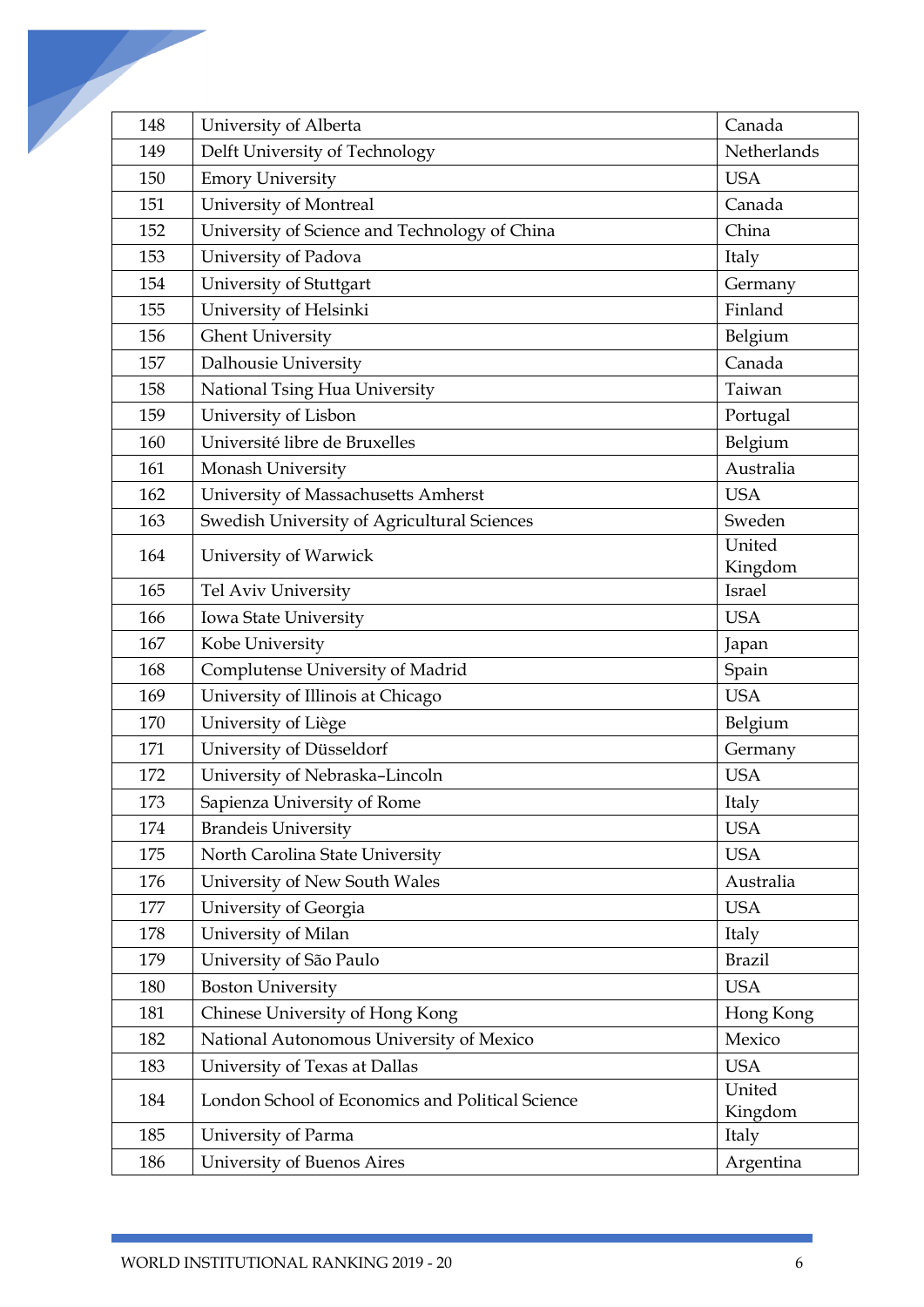| 187 | University of Cincinnati                       | <b>USA</b>        |
|-----|------------------------------------------------|-------------------|
| 188 | University at Albany, SUNY                     | <b>USA</b>        |
| 189 | University of Kentucky                         | <b>USA</b>        |
| 190 | Wageningen University & Research               | Netherlands       |
| 191 | Colorado State University                      | <b>USA</b>        |
| 192 | Technical University of Berlin                 | Germany           |
| 193 | University of Turin                            | Italy             |
| 194 | Trinity College Dublin                         | Ireland           |
| 195 | <b>Washington State University</b>             | <b>USA</b>        |
| 196 | University of Southampton                      | United<br>Kingdom |
| 197 | University of Gothenburg                       | Sweden            |
| 198 | University of Bergen                           | Norway            |
| 199 | Virginia Tech                                  | <b>USA</b>        |
| 200 | Nanjing University                             | China             |
| 201 | <b>Oregon State University</b>                 | <b>USA</b>        |
| 202 | Norwegian University of Science and Technology | Norway            |
| 203 | Aix-Marseille University                       | France            |
| 204 | University of Kansas                           | <b>USA</b>        |
| 205 | University of the Witwatersrand                | South Africa      |
| 206 | University of Sussex                           | United<br>Kingdom |
| 207 | University of Montpellier                      | France            |
| 208 | George Washington University                   | <b>USA</b>        |
| 209 | Indian Institute of Science                    | India             |
| 210 | University of Manitoba                         | Canada            |
| 211 | London School of Hygiene & Tropical Medicine   | United<br>Kingdom |
| 212 | University of Auckland                         | New Zealand       |
| 213 | University of Cologne                          | Germany           |
| 214 | University of Connecticut                      | <b>USA</b>        |
| 215 | Technical University of Denmark                | Denmark           |
| 216 | Northeastern University                        | <b>USA</b>        |
| 217 | Charles University in Prague                   | Czech Republic    |
| 218 | Newcastle University                           | United<br>Kingdom |
| 219 | University of Delaware                         | <b>USA</b>        |
| 220 | Louisiana State University                     | <b>USA</b>        |
| 221 | University of St Andrews                       | United<br>Kingdom |
| 222 | University of Erlangen-Nuremberg               | Germany           |
| 223 | Scuola Normale Superiore di Pisa               | Italy             |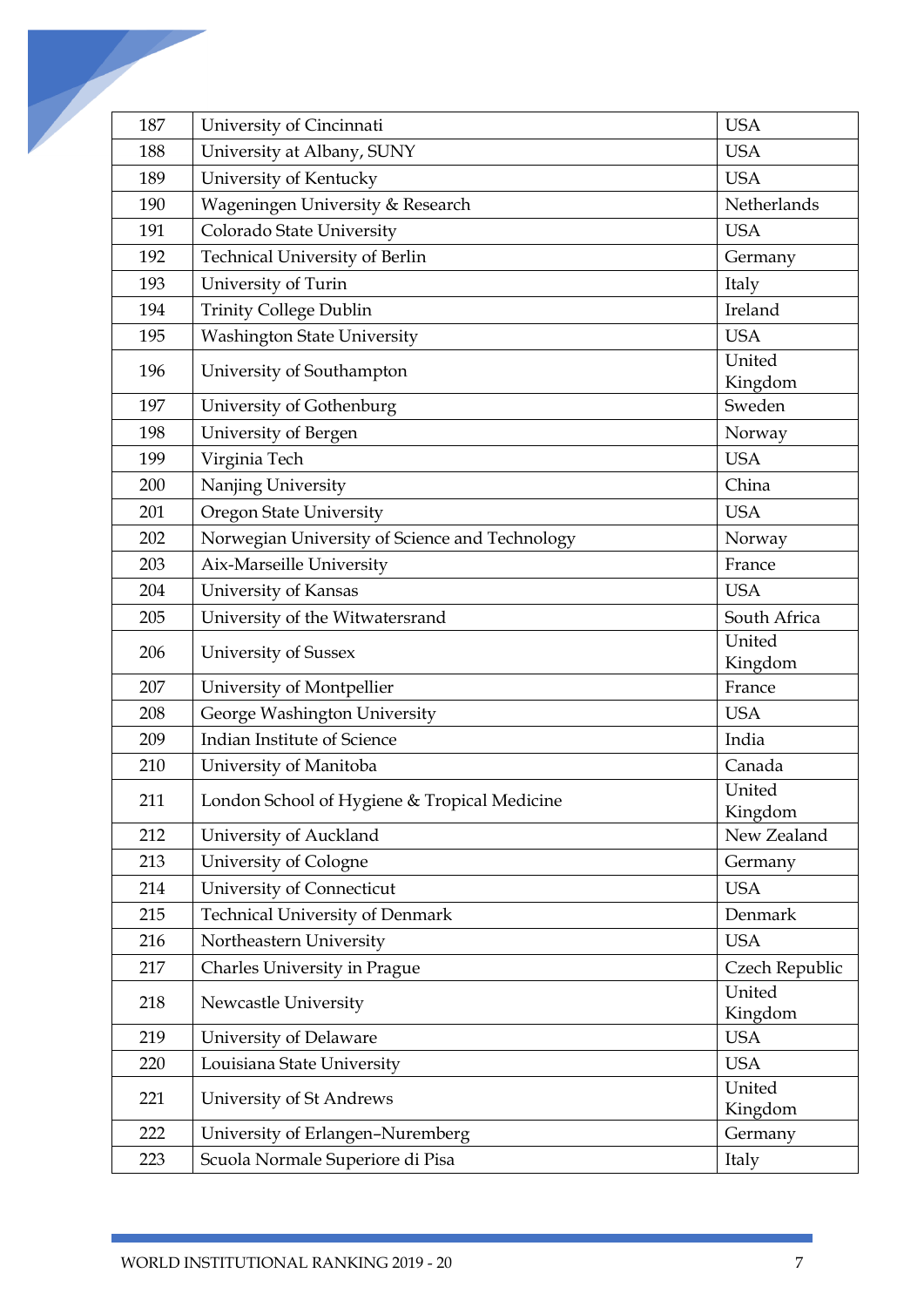| 224 | École normale supérieure de Lyon           | France            |
|-----|--------------------------------------------|-------------------|
| 225 | Kiel University                            | Germany           |
| 226 | Karlsruhe Institute of Technology          | Germany           |
| 227 | <b>Wayne State University</b>              | <b>USA</b>        |
| 228 | <b>RWTH Aachen University</b>              | Germany           |
| 229 | Laval University                           | Canada            |
| 230 | Okayama University                         | Japan             |
| 231 | University of Tennessee, Knoxville         | <b>USA</b>        |
| 232 | Federal University of Rio de Janeiro       | <b>Brazil</b>     |
| 233 | University of Missouri-Columbia            | <b>USA</b>        |
| 234 | Vrije Universiteit Brussel                 | Belgium           |
| 235 | Moscow Institute of Physics and Technology | Russia            |
| 236 | Polytechnic University of Milan            | Italy             |
| 237 | Leipzig University                         | Germany           |
| 238 | Tokyo Metropolitan University              | Japan             |
| 239 | University of Porto                        | Portugal          |
| 240 | <b>Tulane University</b>                   | <b>USA</b>        |
| 241 | University of Hull                         | United            |
|     |                                            | Kingdom           |
| 242 | University of Oregon                       | <b>USA</b>        |
| 243 | Waseda University                          | Japan             |
| 244 | Saint Petersburg University                | Russia            |
| 245 | University of Belgrade                     | Serbia            |
| 246 | Queen's University Belfast                 | United<br>Kingdom |
| 247 | Georgetown University                      | <b>USA</b>        |
| 248 | Rensselaer Polytechnic Institute           | <b>USA</b>        |
| 249 | Osaka City University                      | Japan             |
| 250 | Queen's University                         | Canada            |
| 251 | University of Lille                        | France            |
| 252 | University of Burgundy                     | France            |
| 253 | City College of New York                   | <b>USA</b>        |
| 254 | Durham University                          | United<br>Kingdom |
| 255 | University of Surrey                       | United<br>Kingdom |
| 256 | TU Darmstadt                               | Germany           |
| 257 | Keio University                            | Japan             |
| 258 | University of Hawaii at Manoa              | <b>USA</b>        |
| 259 | University of Aberdeen                     | United<br>Kingdom |
| 260 | University of Pavia                        | Italy             |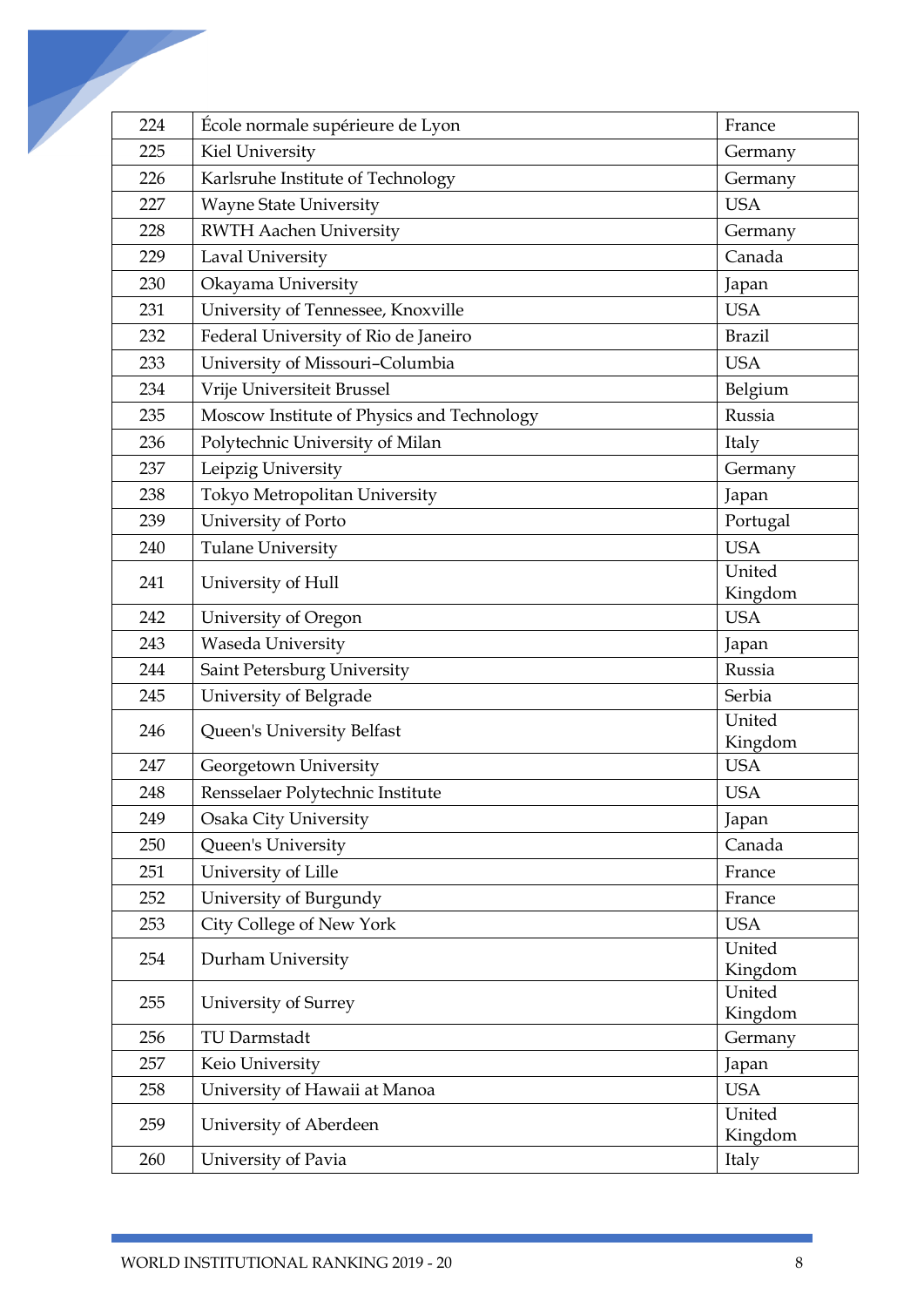| 261 | Tokyo University of Science                   | Japan        |
|-----|-----------------------------------------------|--------------|
| 262 | University of Lorraine                        | France       |
| 263 | Illinois Institute of Technology              | <b>USA</b>   |
| 264 | University of Wisconsin-Milwaukee             | <b>USA</b>   |
| 265 | Kansas State University                       | <b>USA</b>   |
| 266 | Loyola University Chicago                     | <b>USA</b>   |
| 267 | University of Trieste                         | Italy        |
| 268 | University of Warsaw                          | Poland       |
| 269 | Lehigh University                             | <b>USA</b>   |
| 270 | University of Tehran                          | Iran         |
| 271 | Sharif University of Technology               | Iran         |
| 272 | <b>Flinders University</b>                    | Australia    |
| 273 | University of Marburg                         | Germany      |
| 274 | <b>Utah State University</b>                  | <b>USA</b>   |
| 275 | University of Arkansas - Fayetteville         | <b>USA</b>   |
|     |                                               | United       |
| 276 | Royal Holloway, University of London          | Kingdom      |
| 277 | Saint Louis University                        | <b>USA</b>   |
| 278 | <b>Brigham Young University</b>               | <b>USA</b>   |
| 279 | University of Saskatchewan                    | Canada       |
| 280 | American University of Beirut                 | Lebanon      |
| 281 | University of Oklahoma Health Sciences Center | <b>USA</b>   |
| 282 | Novosibirsk State University                  | Russia       |
| 283 | Mississippi State University                  | <b>USA</b>   |
| 284 | Southern Methodist University                 | <b>USA</b>   |
| 285 | <b>Bangor University</b>                      | United       |
|     |                                               | Kingdom      |
| 286 | Syracuse University                           | <b>USA</b>   |
| 287 | Pontifical Catholic University of Chile       | Chile        |
| 288 | Chalmers University of Technology             | Sweden       |
| 289 | University of Montana                         | <b>USA</b>   |
| 290 | Tokushima University                          | Japan        |
| 291 | University of Zaragoza                        | Spain        |
| 292 | University of Catania                         | Italy        |
| 293 | Ohio University                               | <b>USA</b>   |
| 294 | University of Coimbra                         | Portugal     |
| 295 | University of KwaZulu-Natal                   | South Africa |
| 296 | Vienna University of Technology               | Austria      |
| 297 | University of Canterbury                      | New Zealand  |
| 298 | National Technical University of Athens       | Greece       |
| 299 | National University of Ireland, Galway        | Ireland      |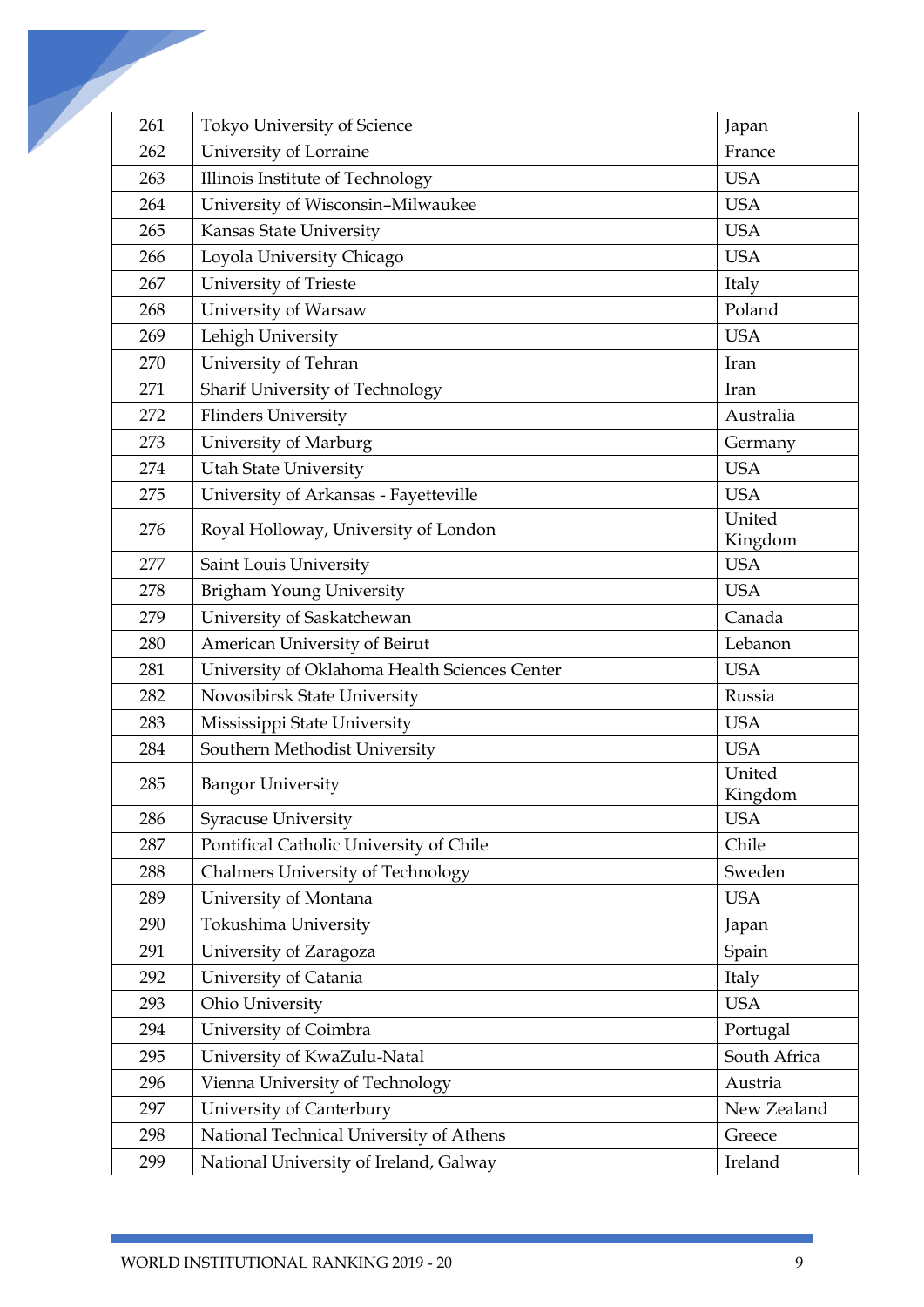| 300 | University of Tours                                    | France            |
|-----|--------------------------------------------------------|-------------------|
| 301 | University of Alabama - Tuscaloosa                     | <b>USA</b>        |
| 302 | Eötvös Loránd University                               | Hungary           |
| 303 | École Pratique des Hautes Études                       | France            |
| 304 | Martin Luther University Halle-Wittenberg              | Germany           |
| 305 | Polytechnic University of Madrid                       | Spain             |
| 306 | AgroParisTech                                          | France            |
| 307 | Technical University of Braunschweig                   | Germany           |
| 308 | University of Rostock                                  | Germany           |
| 309 | University of Tartu                                    | Estonia           |
| 310 | <b>Istanbul University</b>                             | Turkey            |
| 311 | Victoria University of Wellington                      | New Zealand       |
| 312 | <b>Binghamton University</b>                           | <b>USA</b>        |
| 313 | University of Alaska Fairbanks                         | <b>USA</b>        |
| 314 | École des ponts ParisTech                              | France            |
| 315 | <b>Budapest University of Technology and Economics</b> | Hungary           |
| 316 | National University of La Plata                        | Argentina         |
| 317 | University of Missouri-Kansas City                     | <b>USA</b>        |
| 318 | Concordia University                                   | Canada            |
| 319 | Birkbeck, University of London                         | United<br>Kingdom |
| 320 | Southwest University                                   | China             |
| 321 | Nagasaki University                                    | Japan             |
| 322 | New Mexico State University                            | <b>USA</b>        |
| 323 | Czech Technical University in Prague                   | Czech Republic    |
| 324 | Montana State University - Bozeman                     | <b>USA</b>        |
| 325 | North Dakota State University                          | <b>USA</b>        |
| 326 | University of Essex                                    | United<br>Kingdom |
| 327 | <b>MINES ParisTech</b>                                 | France            |
| 328 | Sofia University                                       | Bulgaria          |
| 329 | University of Delhi                                    | India             |
| 330 | <b>ESPCI</b> Paris                                     | France            |
| 331 | National Research Nuclear University MEPhI             | Russia            |
| 332 | <b>Banaras Hindu University</b>                        | India             |
| 333 | École des Hautes Études en Sciences Sociales           | France            |
| 334 | Warsaw University of Technology                        | Poland            |
| 335 | University of Poitiers                                 | France            |
| 336 | University of Graz                                     | Austria           |
| 337 | Hunter College                                         | <b>USA</b>        |
| 338 | Panjab University                                      | India             |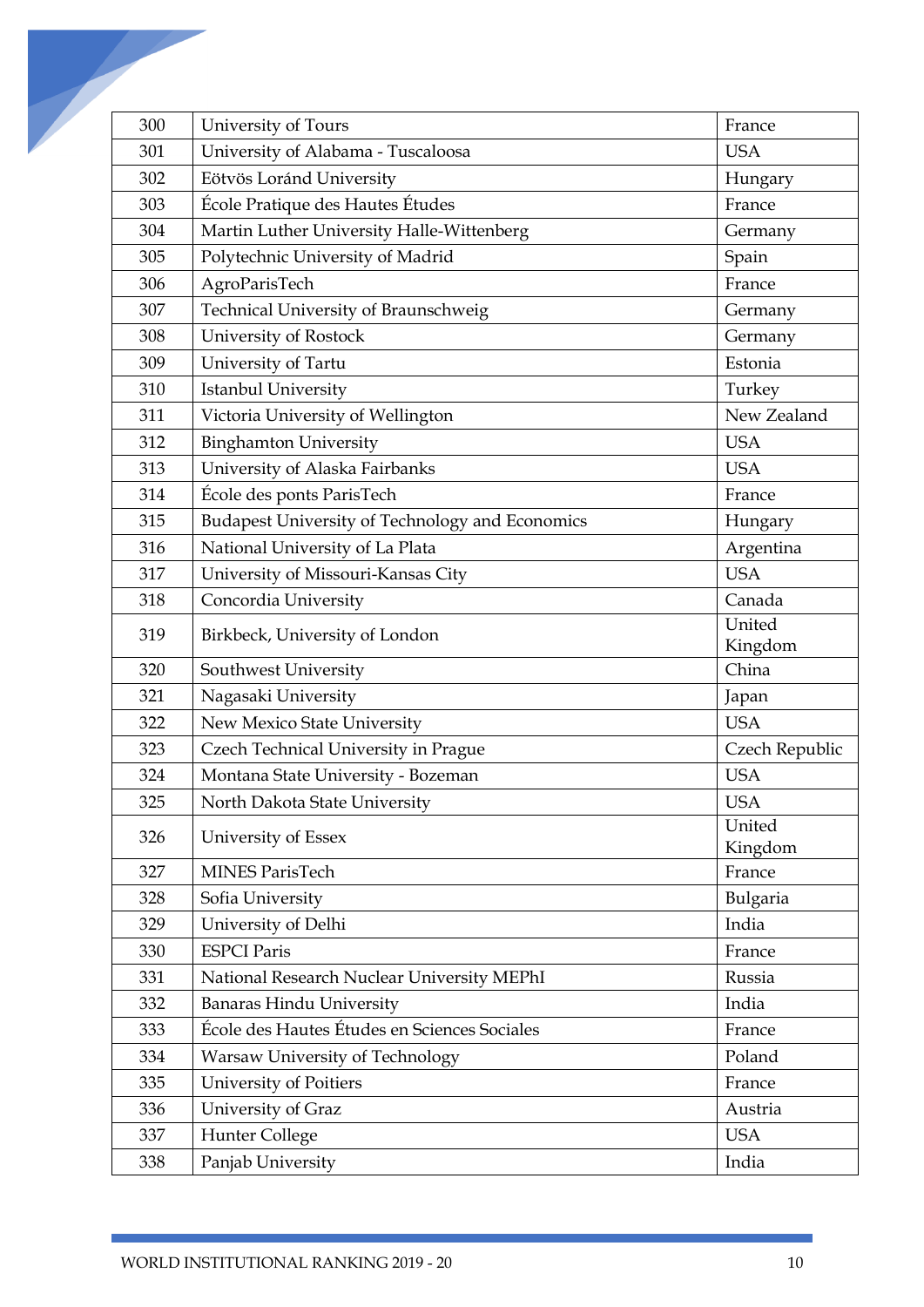| 339 | Michigan Technological University                     | <b>USA</b>        |
|-----|-------------------------------------------------------|-------------------|
| 340 | Saitama University                                    | Japan             |
| 341 | Alexandria University                                 | Egypt             |
| 342 | Nihon University                                      | Japan             |
| 343 | University of Namur                                   | Belgium           |
| 344 | Northern Arizona University                           | <b>USA</b>        |
| 345 | University of Franche-Comté                           | France            |
| 346 | University of Yamanashi                               | Japan             |
| 347 | City, University of London                            | United<br>Kingdom |
| 348 | Jawaharlal Nehru University                           | India             |
| 349 | University of Bucharest                               | Romania           |
| 350 | <b>Bowling Green State University</b>                 | <b>USA</b>        |
| 351 | University of Calcutta                                | India             |
| 352 | New Jersey Institute of Technology                    | <b>USA</b>        |
| 353 | Paris-Dauphine University                             | France            |
| 354 | University of Wrocław                                 | Poland            |
| 355 | Rouen Normandy University                             | France            |
| 356 | Hofstra University                                    | <b>USA</b>        |
| 357 | <b>Tottori University</b>                             | Japan             |
| 358 | San Jose State University                             | <b>USA</b>        |
| 359 | Villanova University                                  | <b>USA</b>        |
| 360 | Peter the Great St. Petersburg Polytechnic University | Russia            |
| 361 | South Dakota State University                         | <b>USA</b>        |
| 362 | <b>Royal Veterinary College</b>                       | United<br>Kingdom |
| 363 | University of the West of England, Bristol            | United<br>Kingdom |
| 364 | University of Lodz                                    | Poland            |
| 365 | University of South Dakota                            | <b>USA</b>        |
| 366 | Wesleyan University                                   | <b>USA</b>        |
| 367 | University of the Punjab                              | Pakistan          |
| 368 | University of Greenwich                               | United<br>Kingdom |
| 369 | Rhodes University                                     | South Africa      |
| 370 | Anna University                                       | India             |
| 371 | Kwame Nkrumah University of Science and Technology    | Ghana             |
| 372 | Stevens Institute of Technology                       | <b>USA</b>        |
| 373 | Indian Agricultural Research Institute                | India             |
| 374 | University of Dayton                                  | <b>USA</b>        |
| 375 | Marshall University                                   | <b>USA</b>        |
| 376 | Savitribai Phule Pune University                      | India             |